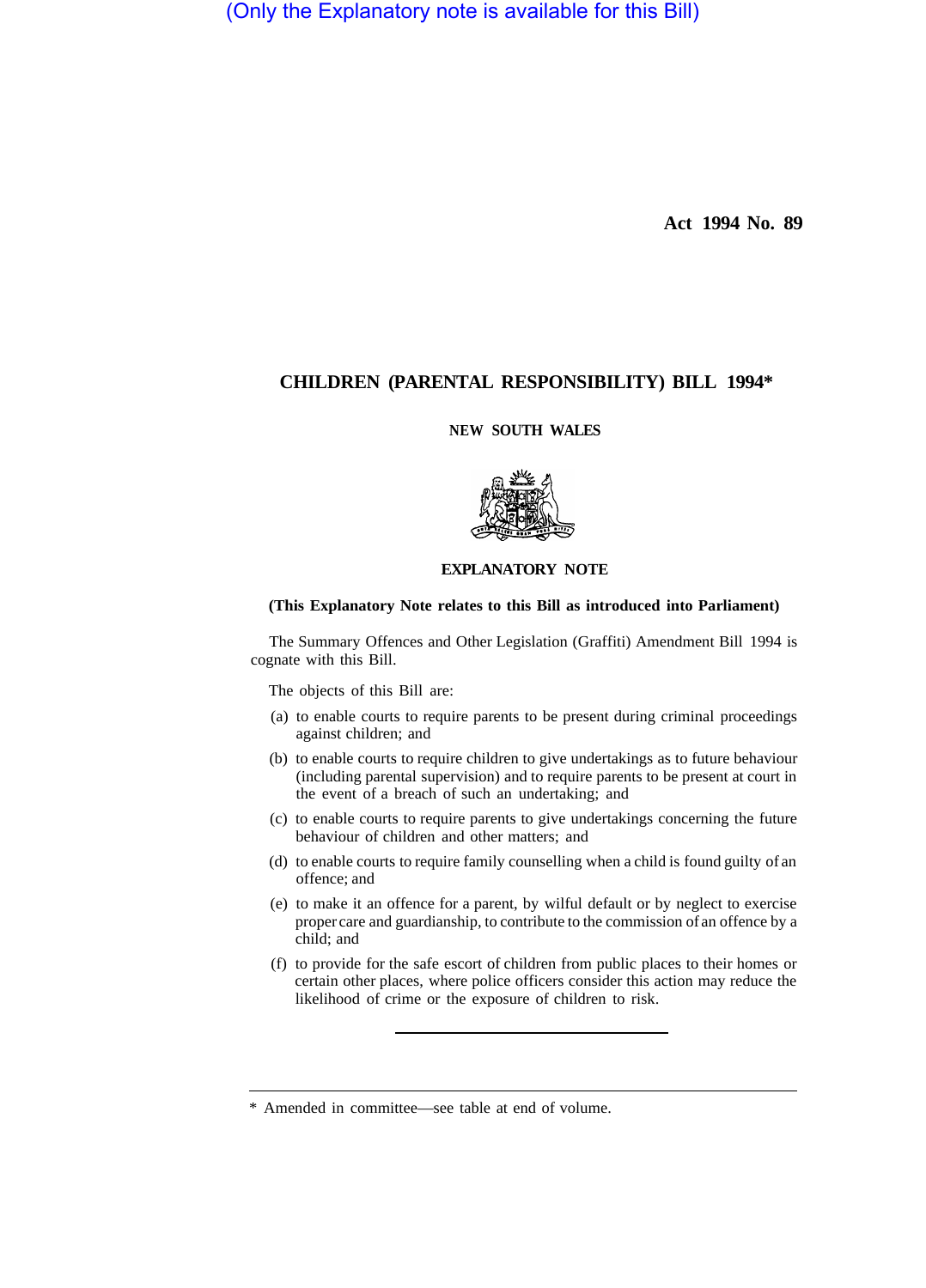*Children (Parental Responsibility) 1994 [Act I994 No. 89]* 

## **PART l—PRELIMINARY**

**Clause 1** specifies the short title of the proposed Act.

**Clause 2** provides for the proposed Act to commence on a day or days to be appointed by the Governor by proclamation published in the Gazette.

**Clause 3** contains definitions used in the proposed Act. The expression "parent" is defined to include a guardian or person having the custody of a child, but as not including a public guardian.

**Clause 4** deals with the operation of the proposed Act. Subclause (1) makes it clear that the proposed Act does not affect any functions exercisable apart from the Act. Subclause (2) extends the Act to matters arising before its commencement.

### **PART 2-PARENTALRESPONSIBILITY**

**Clause 5** enables a court to require one or more parents to be present during criminal proceedings against a child.

**Clause 6** enables a court to require a child to give an undertaking relating to the future behaviour (including undertakings requiring parental supervision) and to require parents to be present at court in the event of a breach of such an undertaking.

**Clause 7** enables a court to require a parent or parents to give undertakings relating to the future behaviour of a child, including undertakings guaranteeing compliance with an undertaking given by the child, undertakings relating to acts of the parents, and the giving of security for the good behaviour of the child.

**Clause 8** enables a court to require a child whom it finds guilty of an offence and the child's parents to undergo family counselling.

**Clause 9** makes it an offence for a parent, by wilful default or by neglect to exercise proper care and guardianship, to contribute to the commission of an offence by a child.

**Clause 10** contains ancillary provisions enabling rules of court to be made compelling attendance of parents and children before a court for the purposes of the Part, and applies certain provisions of the Justices Act 1902 to warrants and summonses. It also enables rules of court to be made with respect to undertakings. It also makes it clear that a court may exercise all or any one or more of the functions under clauses 5, 6, 7 and 8 in any particular matter.

### **PART 3—WELFARE OF CHILDREN IN PUBLIC PLACES**

**Clause 11** describes the application of the Part. The Part applies to a person who is in a public place and whom a police officer believes on reasonable grounds is a child of or under the age of 15 years and is not subject to supervision or control of a responsible adult. The clause also makes it clear that the powers conferred by the Part are exercisable without further authority than that conferred by the Part, and is to act in conformity with any relevant directions issued by the Commissioner of Police.